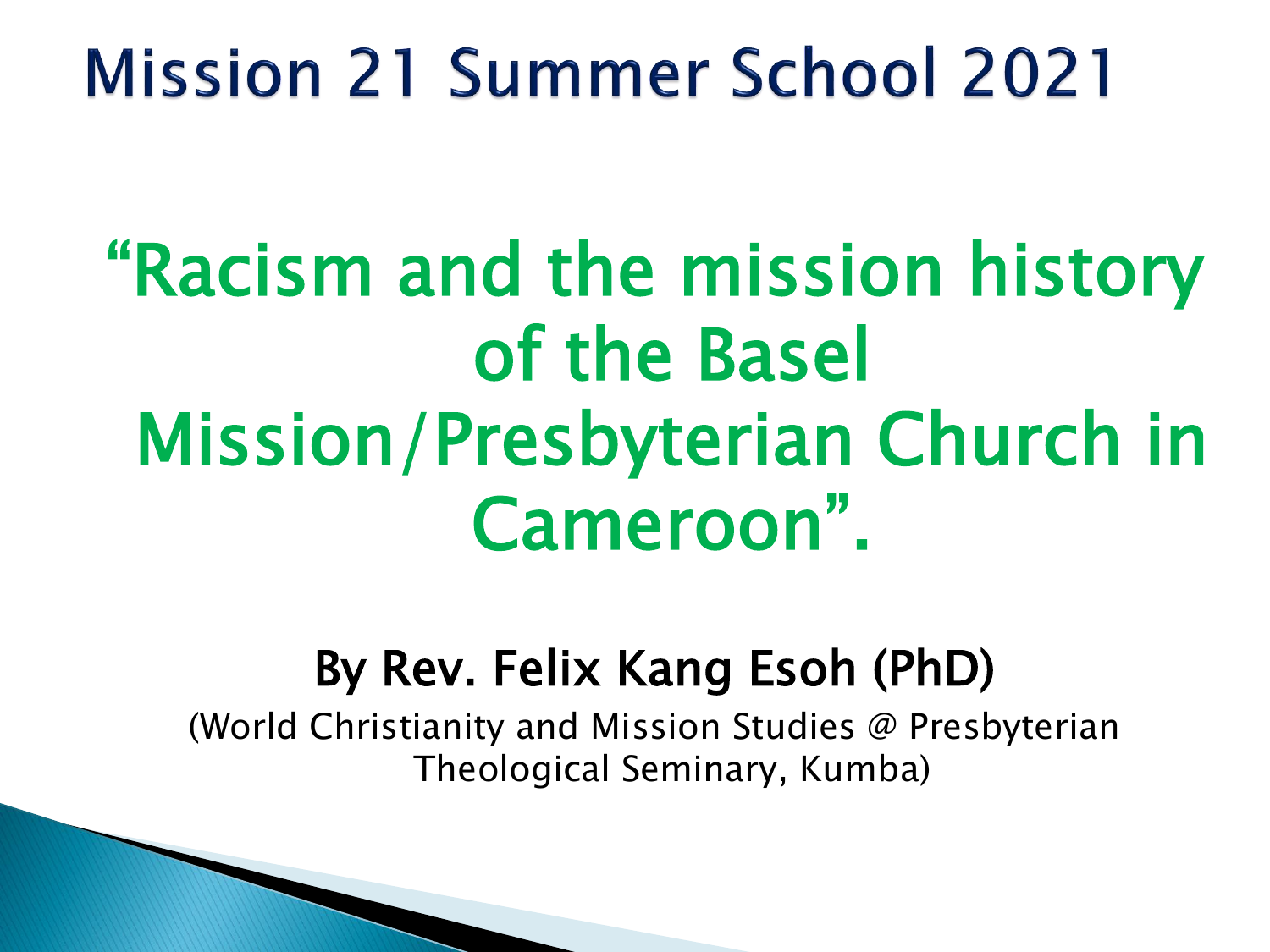# **INTRODUCTION**

- Besides the phenomenon of the Trans-Atlantic slave trade, the colonial enterprise and the Christian missionary enterprise together constitute the two most important events that have positively or negatively shaped contemporary Africa (Njoku 2005).
- While the former focused on the economic and political dimensions, the later impacted heavily on the religious and cultural landscape of Africa and considerably tinkered with its dominant worldview and value system.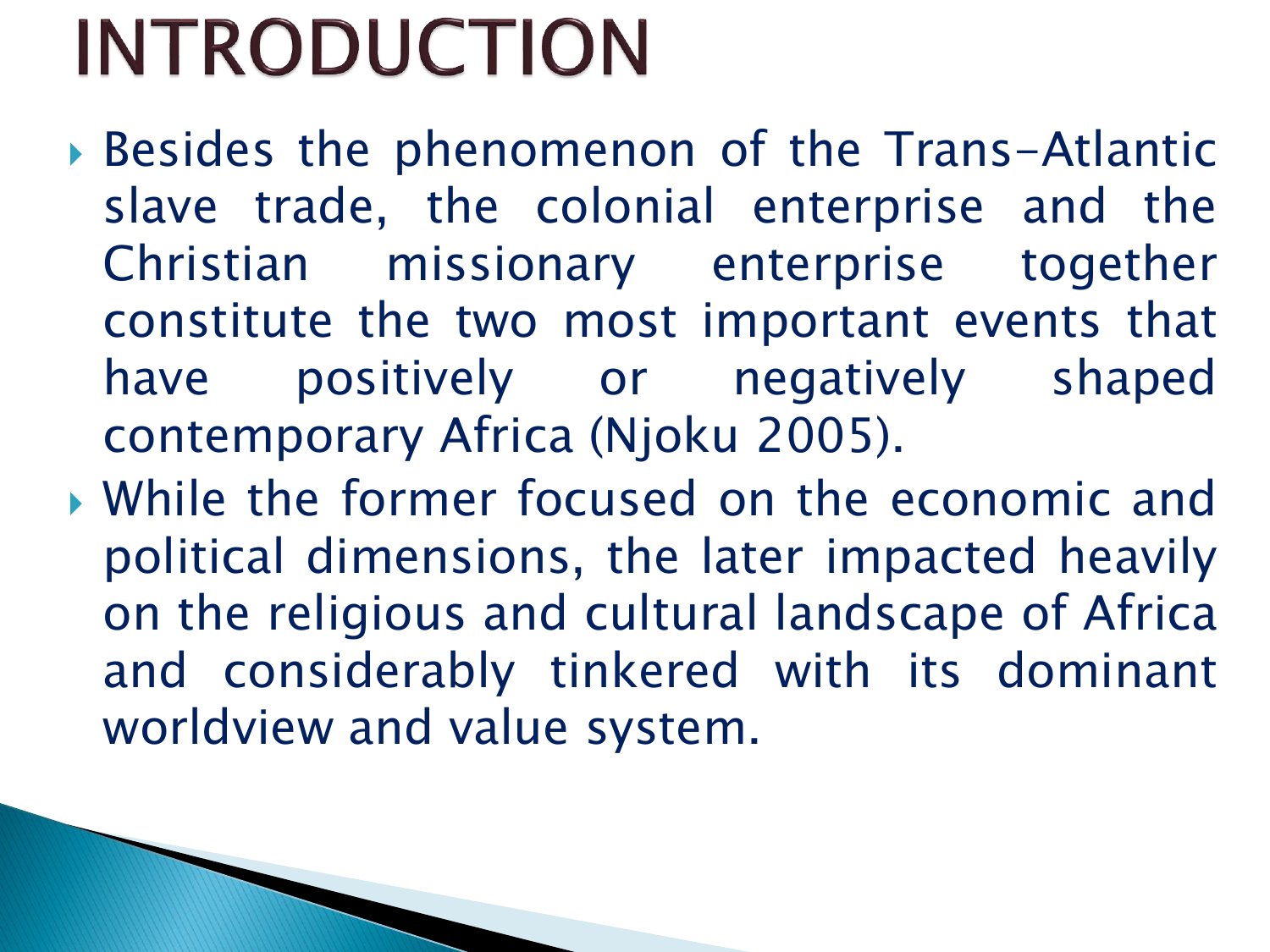# **INTRODUCTION**

- ▶ This presentation critically examines the impact of the colonial enterprise on the missionary enterprise in Cameroon, and to highlight how it has continued to influence Mission(s) in contemporary Cameroon.
- May be in order to appreciate the way missions has been done since the 19<sup>th</sup> century, it is crucial to examine the why, the how and the consequences of the methods employed by the early European Missionaries.
- Our method is distinctly thematic rather than detailed, aiming to representatively highlight the key racist tendencies that characterised the introduction of missionary (Basel Mission) activities in the Cameroons.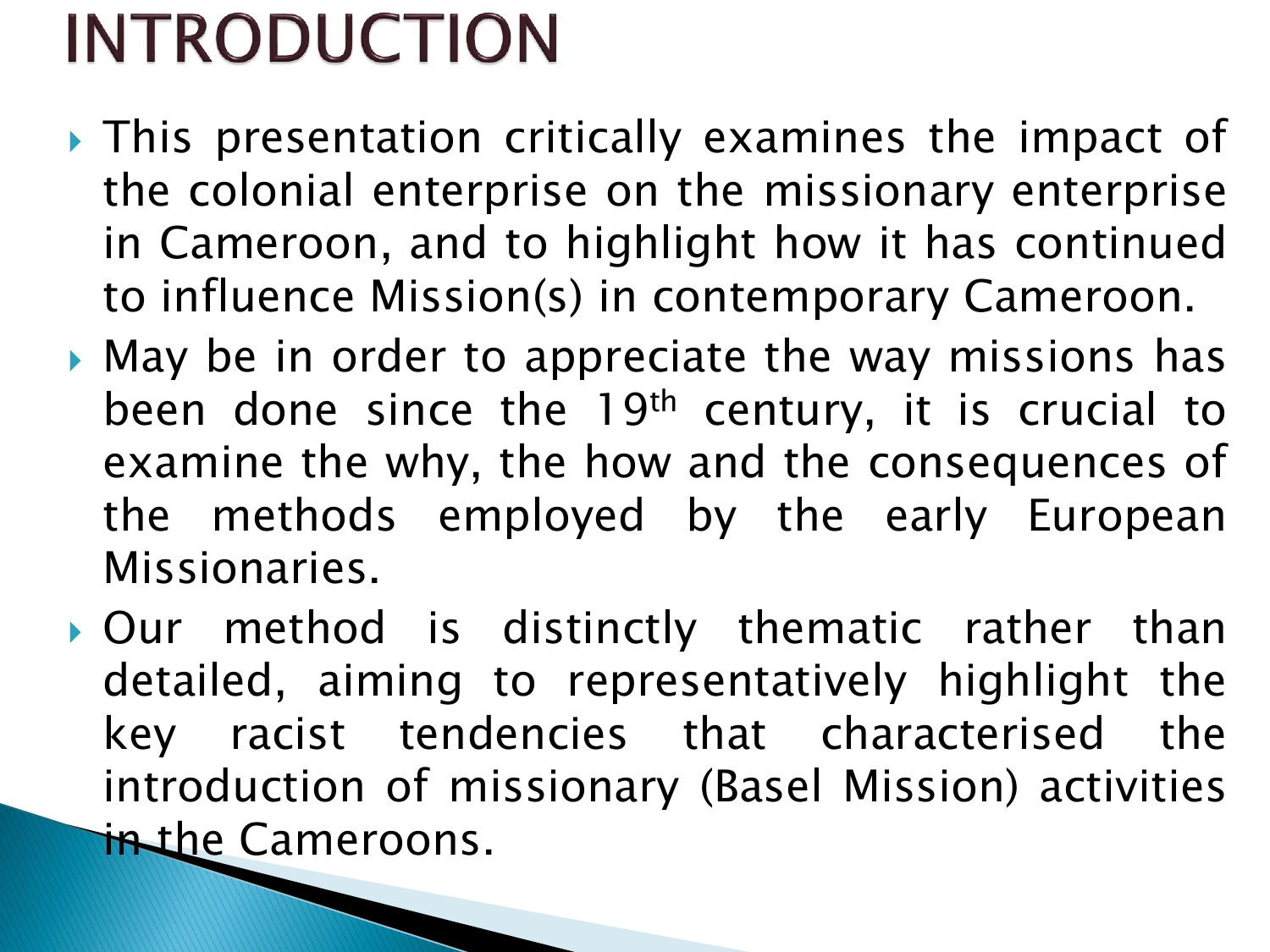# Cultural background to the missionary enterprise

- ▶ The following quote by David Bosch situates the European worldview at the time:
- "The entire Western missionary movement of the past three centuries emerged from the matrix of the Enlightenment. On the one hand, it spawned an attitude of tolerance to all people and a relativistic attitude toward belief of any kind; on the other hand, it gave birth to western superiority feelings and prejudice…." (Bosch 1991).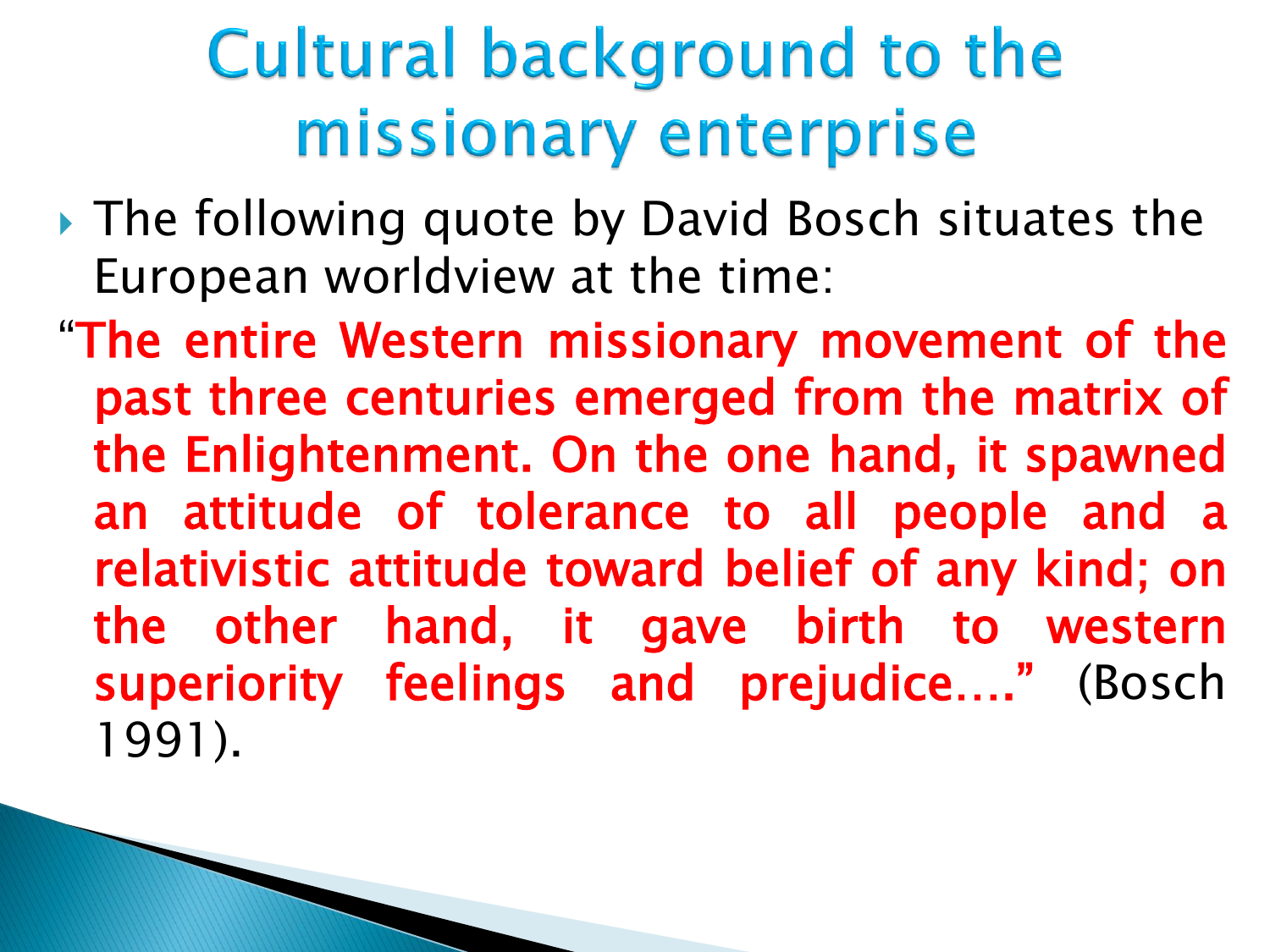## **Cultural background to the** missionary enterprise

- ▶ Culturally, the age of enlightenment led Europe to translate its civilisation into an unmatched cultural arrogance and superiority. The spirit of cultural superiority ran deep and high in the mentality of the West (Fanon 1967). Njoku notes that it is with this spirit of cultural pride that Europe went into colonialism with the missionaries fully embracing the idea of a "civilising Mission" (Njoku 2013: 228).
- For instance, on the relationship between Christianity and the Cameroonian culture, Oehler said; "a Christian mission cannot avoid being an agent of higher culture among 'cultureless' or 'poor cultured peoples'". The idea of "cultureless" or "poor cultured people" confirmed the general European view about the so-called pagan world (see Edinburg 1910).
- Built on the structures of racism, the German colonial administration's policy of *Herensvolk* ("master race theory") greatly influenced the Basel mission's strategies and methods in the Cameroonian mission field.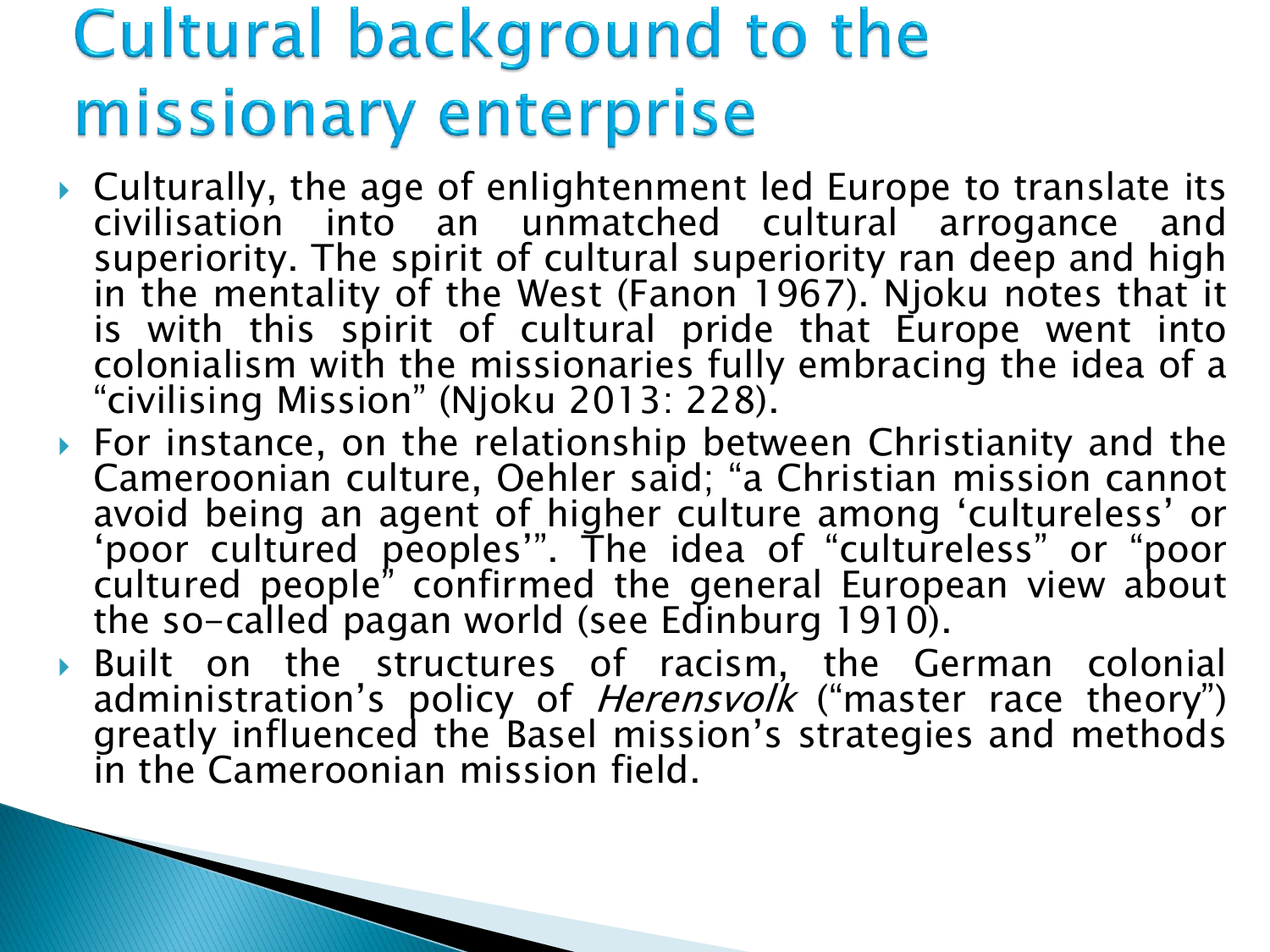# **Missionary motivation**

The goals and strategies of the Basel Mission at the time were developed by Theodor Oehler , the then Inspector of the Basel Mission (Dah 1983): amongst others, they included,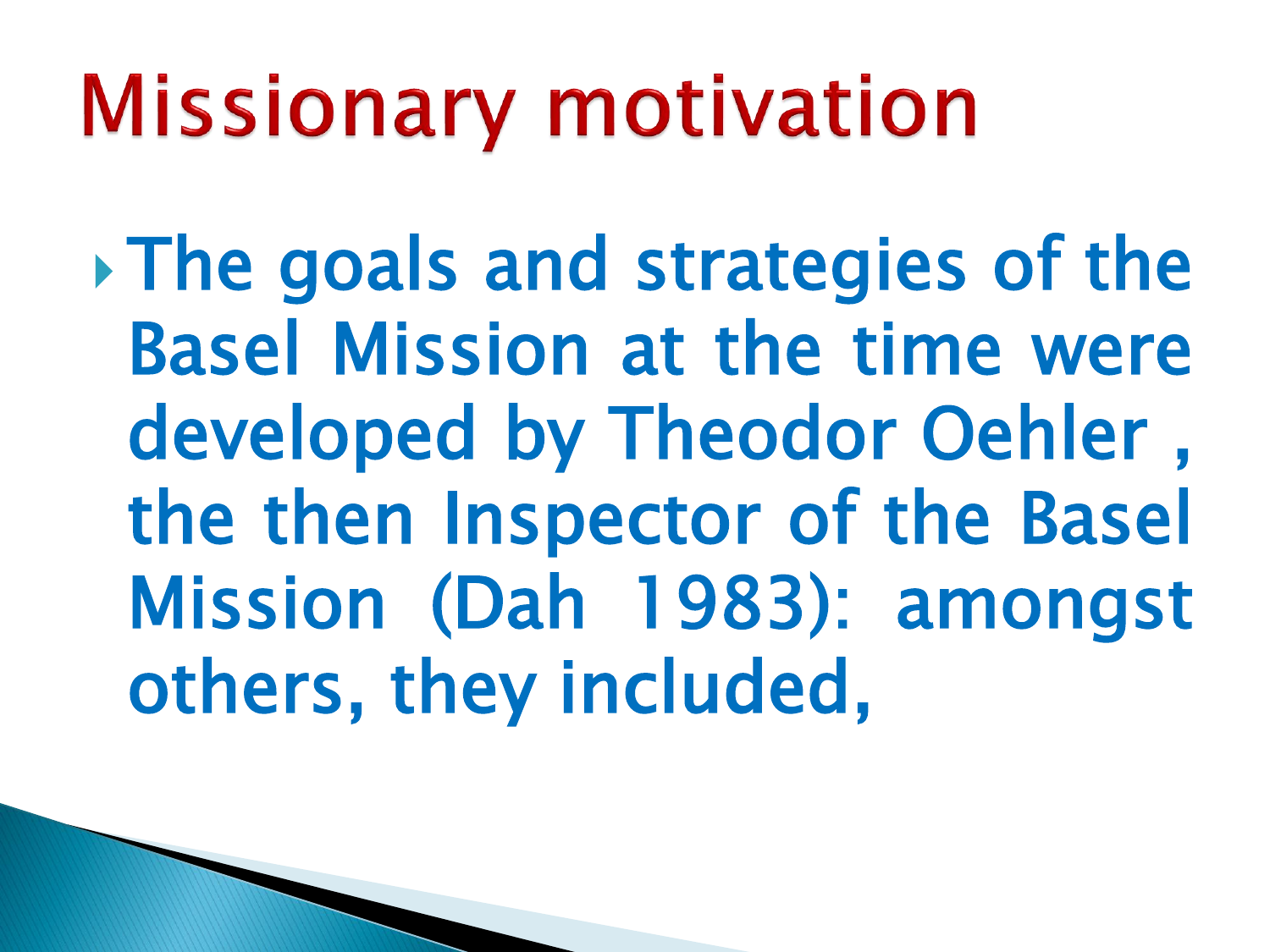# **Missionary motivation**

- To plant evangelical Christianity among the heathens;
- $\triangleright$  To control the religious and moral life of the people through the introduction of a Christian church order and education;
- **To emphasise Western** Christianity as the standard for knowledge, social position and economic strength
- **To articulate Western** civilisation as a blessing from God for the spreading of the gospel, based on the idea of "manifest Destiny". (Dah 1983).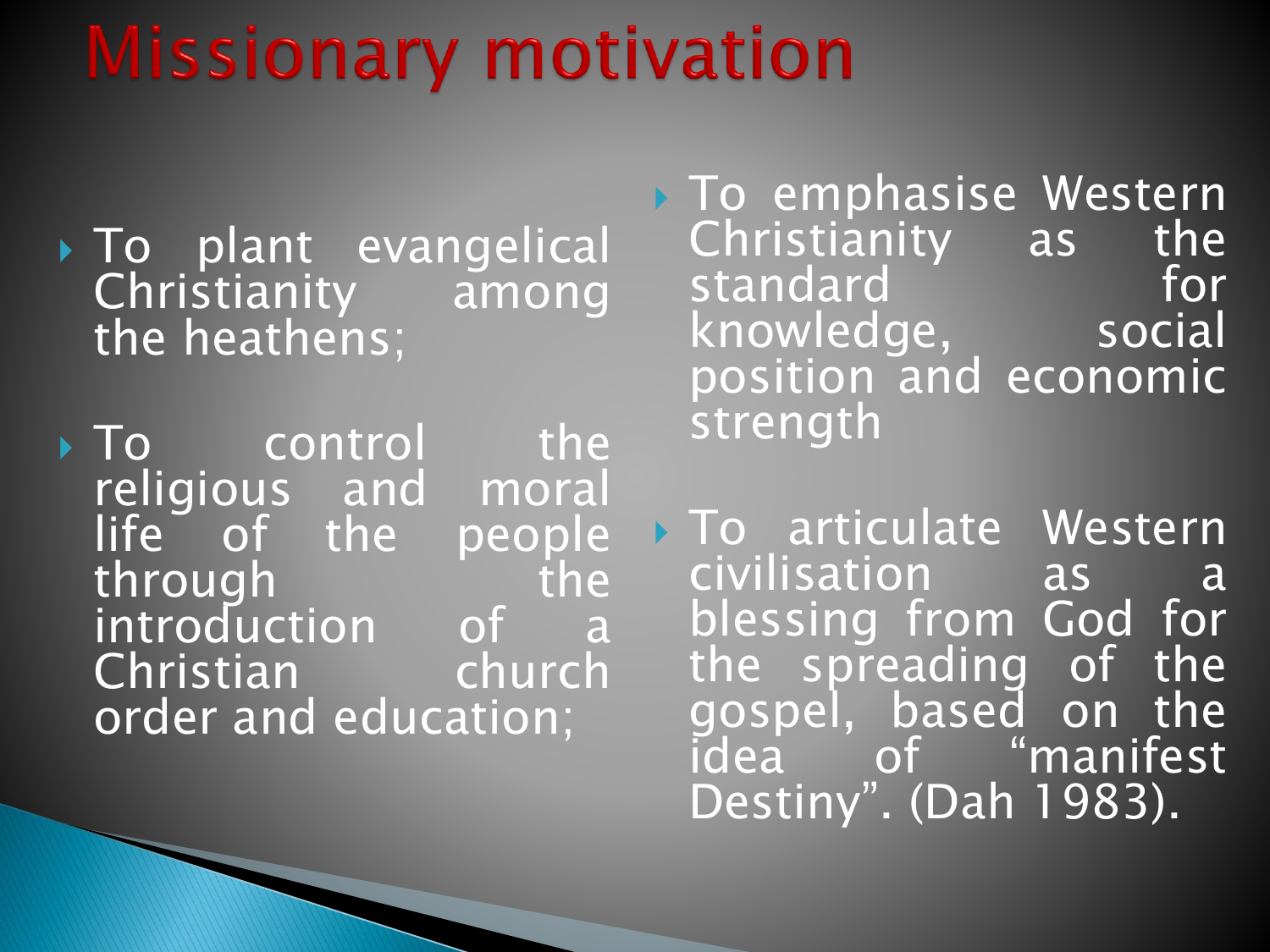# **Missionary method**

- Amongst the methods employed by the Basel Mission for evangelism, including education, health care, infrastructural development, the idea of "villagisation" was the method that overtly extended the ideology of "racism".
- ▶ The creation of "Christian Villages" enforced the binary categorisation of Europe as superior over the inferior blacks.
- ▶ By the same racist undertone, Christian villages separated African converts from their 'so-called' pagan environments.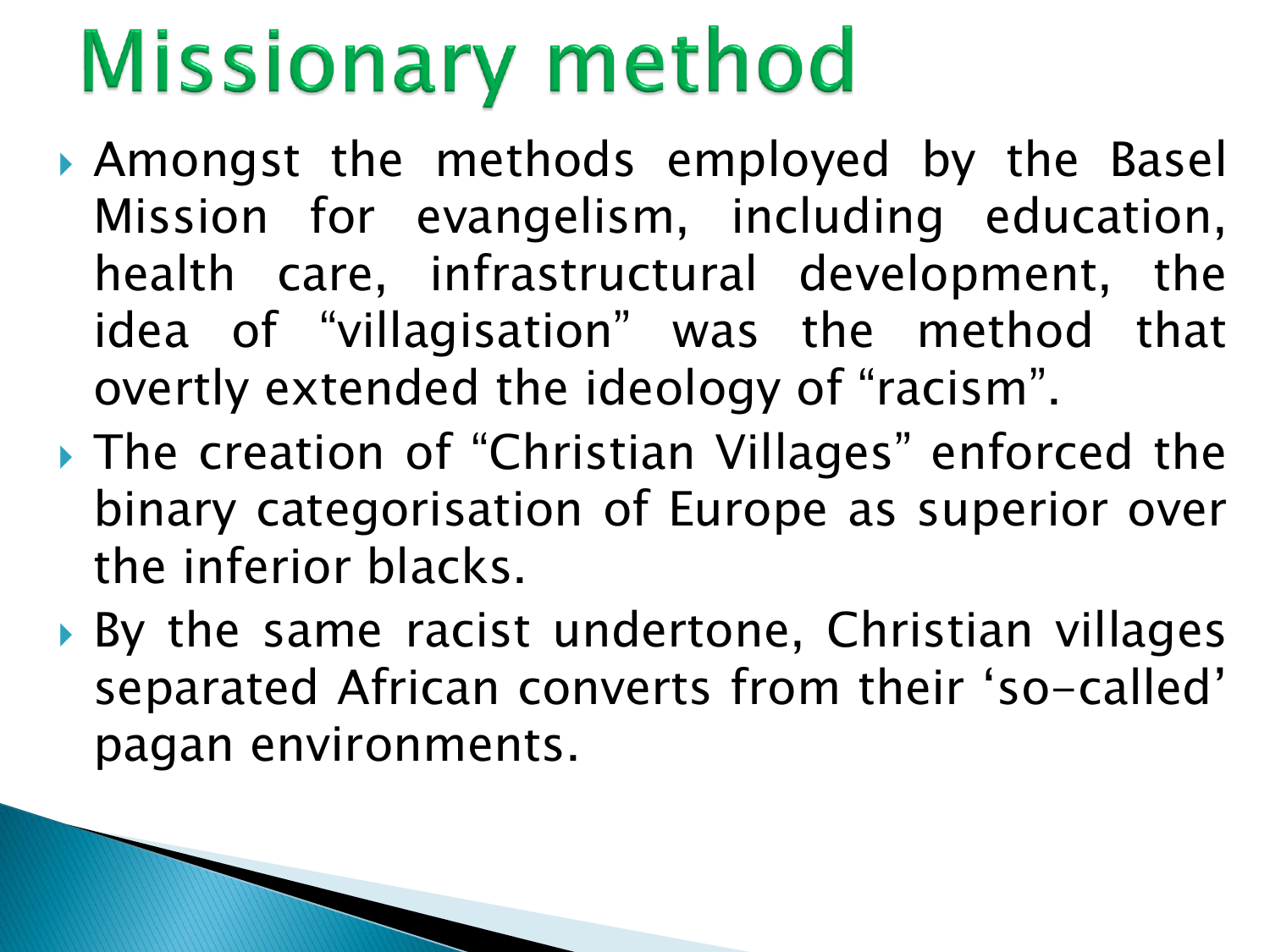# **Missionary method**

 While the Missionaries lived in the Mission Stations, those in the "Christian Villages" lived a little distant from them, separated from the village, thereby creating a new configuration of superiority: whites – superior blacks (who eventually became the middle class or elites) – pagan or inferior blacks.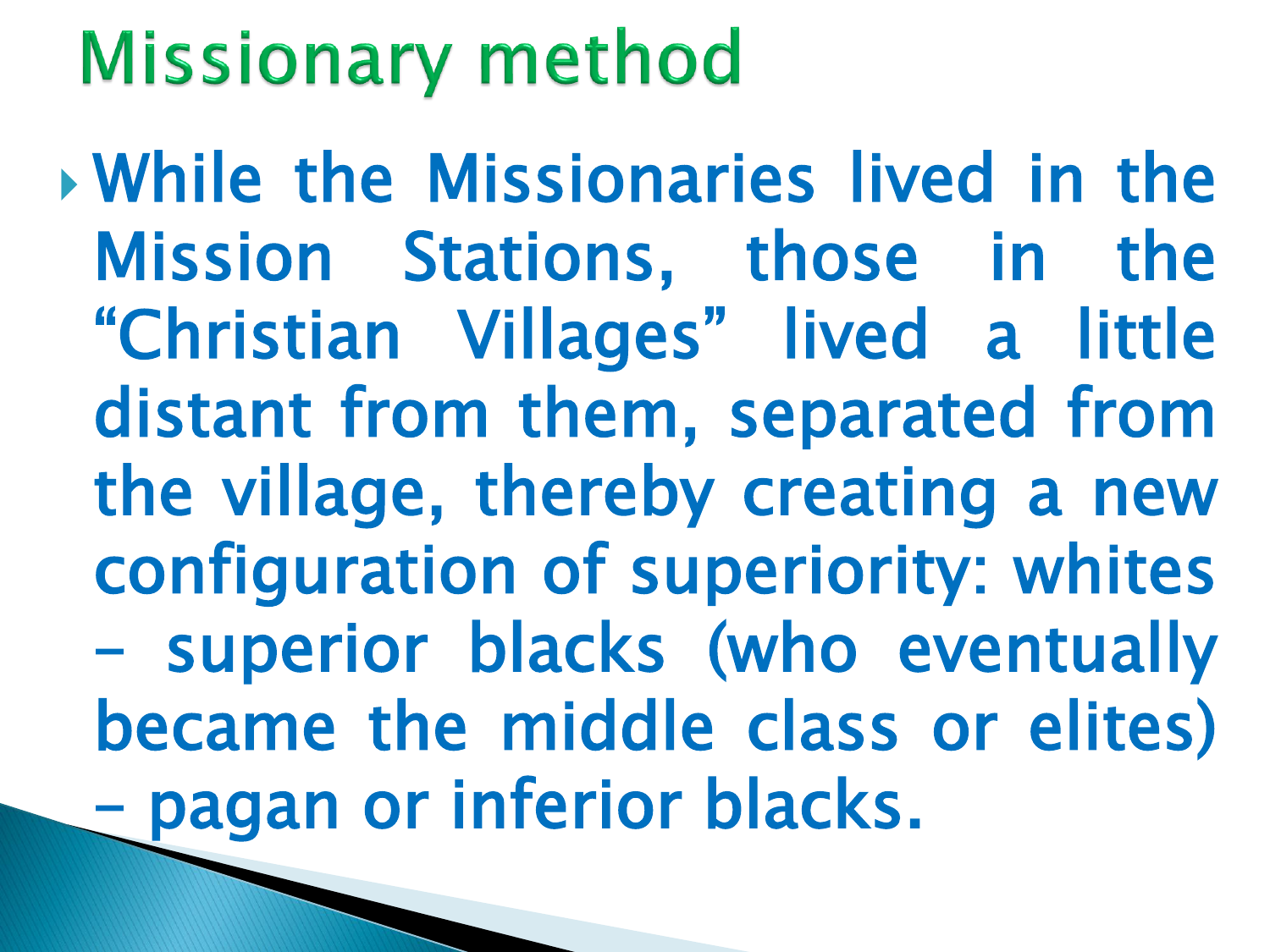# The failed attempt at villagisation

- Dah advances two reasons for the failure of this approach:
- Firstly, other whites challenged the idea for according to them; it brought natives in contact with the "superior races" and may facilitate a better and more civilised life for the natives.
- Secondly, the natives were disinterested in the idea of Christian Villages because they saw it as a reinvention of the "slave Quarters" usually situated at the entrances of the Master Villages during the days of slave trade.
- While the New Testament demands a spiritual separation, the missionaries emphasised a physical separation from the pagan environments.
- Their failure to understand the traditional environment of the people which was based on group identity and solidarity, resulted in the following: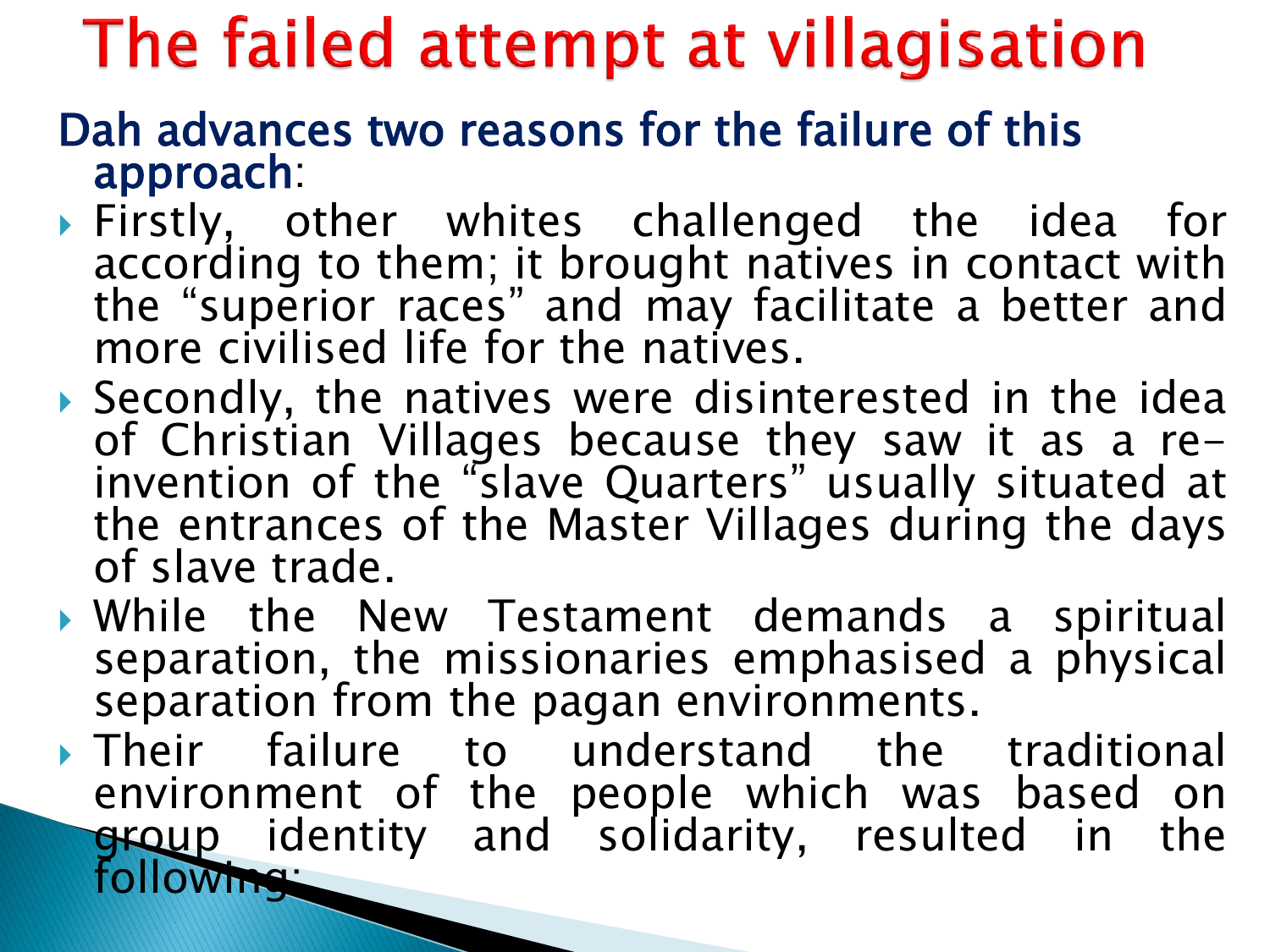# **Consequences of the missionary** method:

- Raciality took the shape of ethnicity; some major tribes, tried to subjugate others with the complicity of the missionaries;
- The idea of Christian villages led to the creation of an elite middle class who would become missionary/colonial band-boys/girls;
- ▶ There is ethnic division and break down in communality due to the spirit of denominationalism;
- Native suspicion of missions as accomplices to the social, economic, cultural, religious and political stagnation;
- ▶ There is continuous social and economic inequality in the status and remuneration of locals as opposed to foreign expatriates, no matter the qualification of the locals (the case of the PTS has been glaring).
- Although gender roles are gradually changing for the better, early missionary perspectives relegated women to home duties.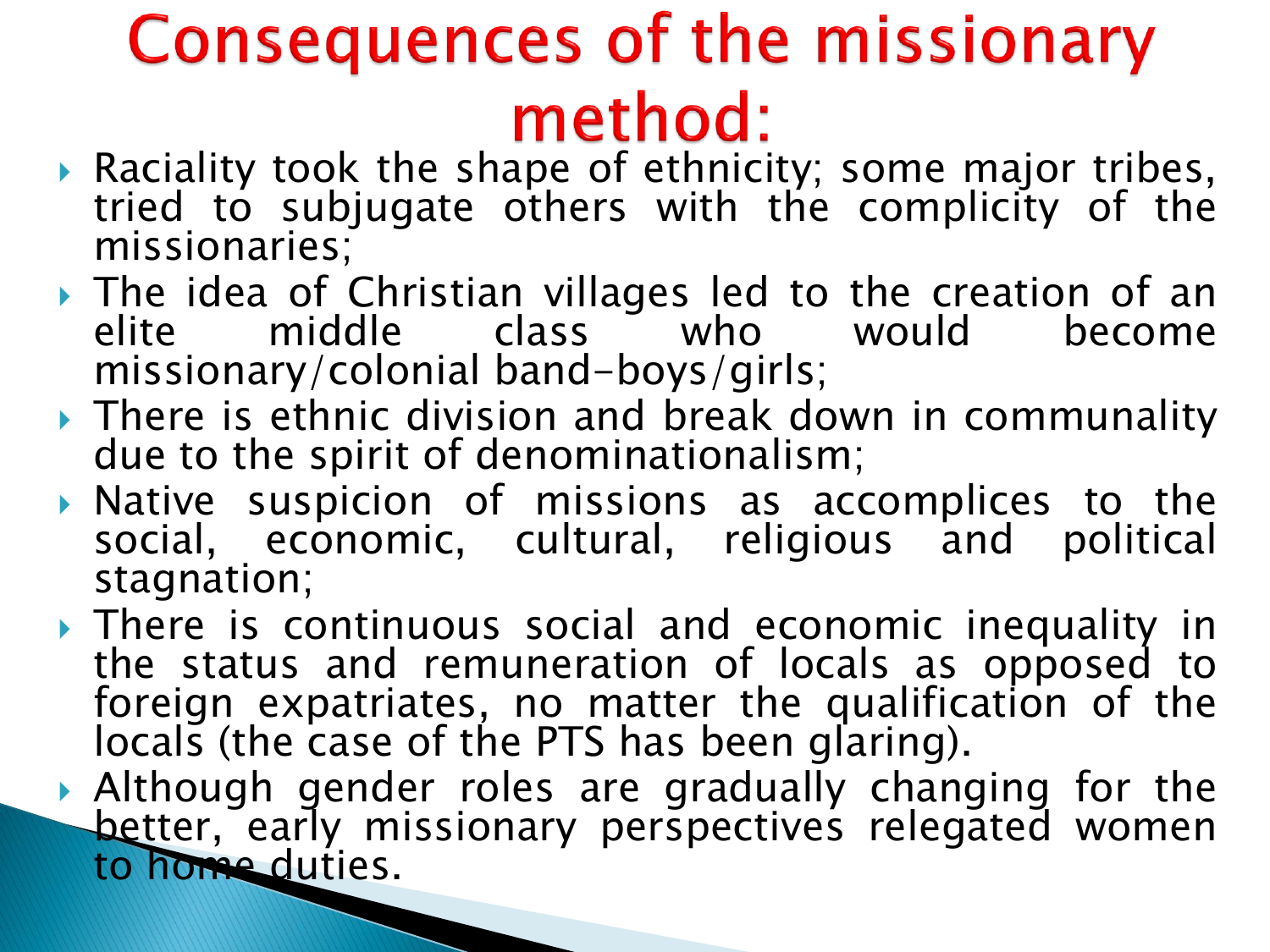### **Conclusion: Mission as reconciliation**

- Despite the racist tendencies that characterised missions during the 18<sup>th</sup>, 19<sup>th</sup> and 20<sup>th</sup> centuries, especially from the perspective of colonialism and "cultural Imperialism" (Porter 1997), one can still borrow from David Bosch to say that:
- "The Western missionary enterprise of the late eighteenth to the twentieth century remained; in spite of the valid criticism which may be aimed at it... they brought the gospel as they understood it. For this we owe them respect and gratitude" (Bosch 1991: 244).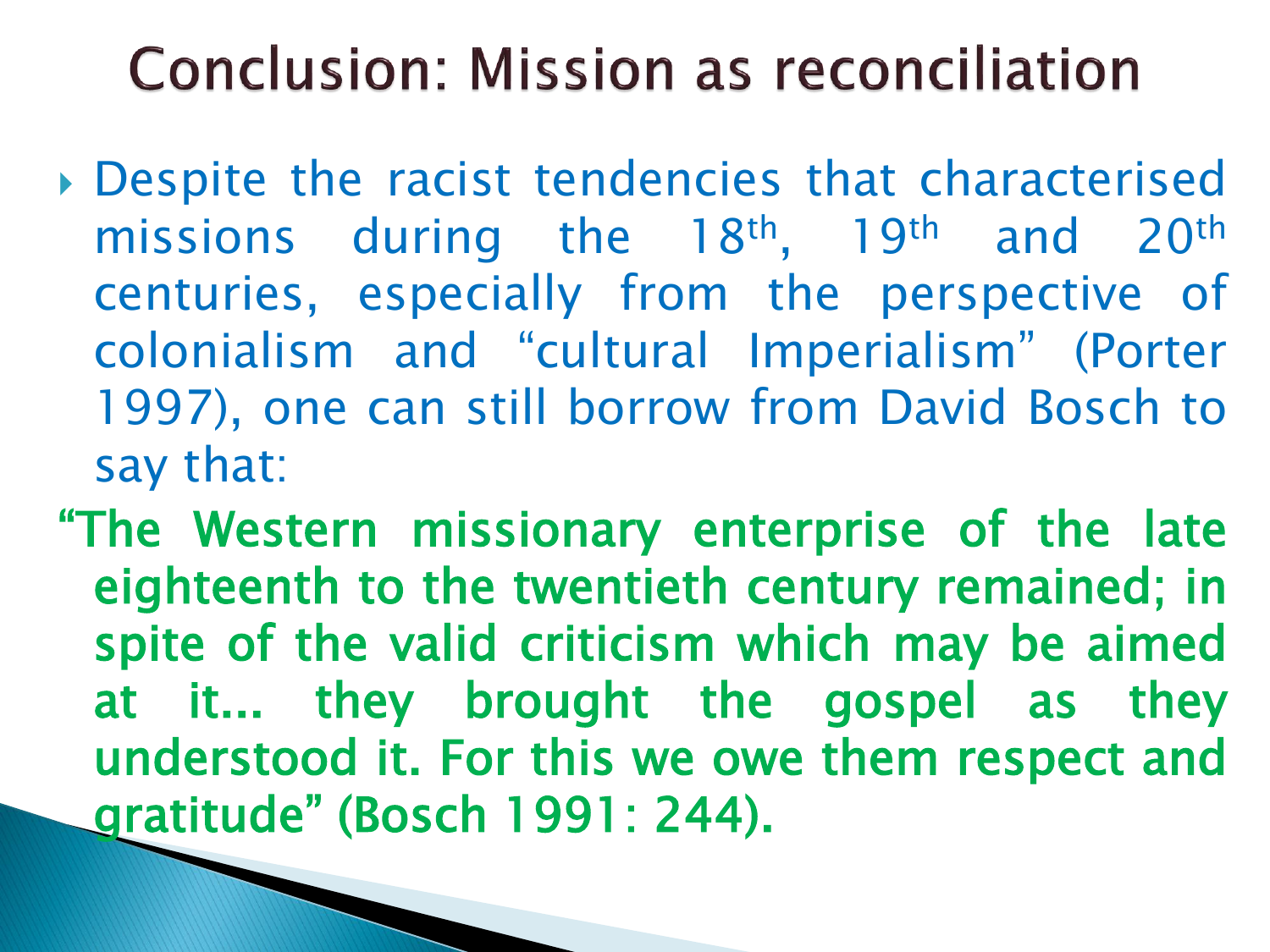### **Conclusion: Mission as reconciliation**

- Mission as reconciliation suggests a turn towards the modification of individualism through its encounter with other realities in a cross-cultural manner, so that social relatedness can take centre stage over individualism.
- This introduces the idea of "interdependency", what Bosch calls "the ecumenical paradigm", with religion transcending ethnic, national, and cultural barriers" (Sanneh 2003: 7).
- The challenges of globalisation demand a combination of forces, whereby poverty; wars; ecological crisis and a lot more contemporary issues need more than a single perspective of mission.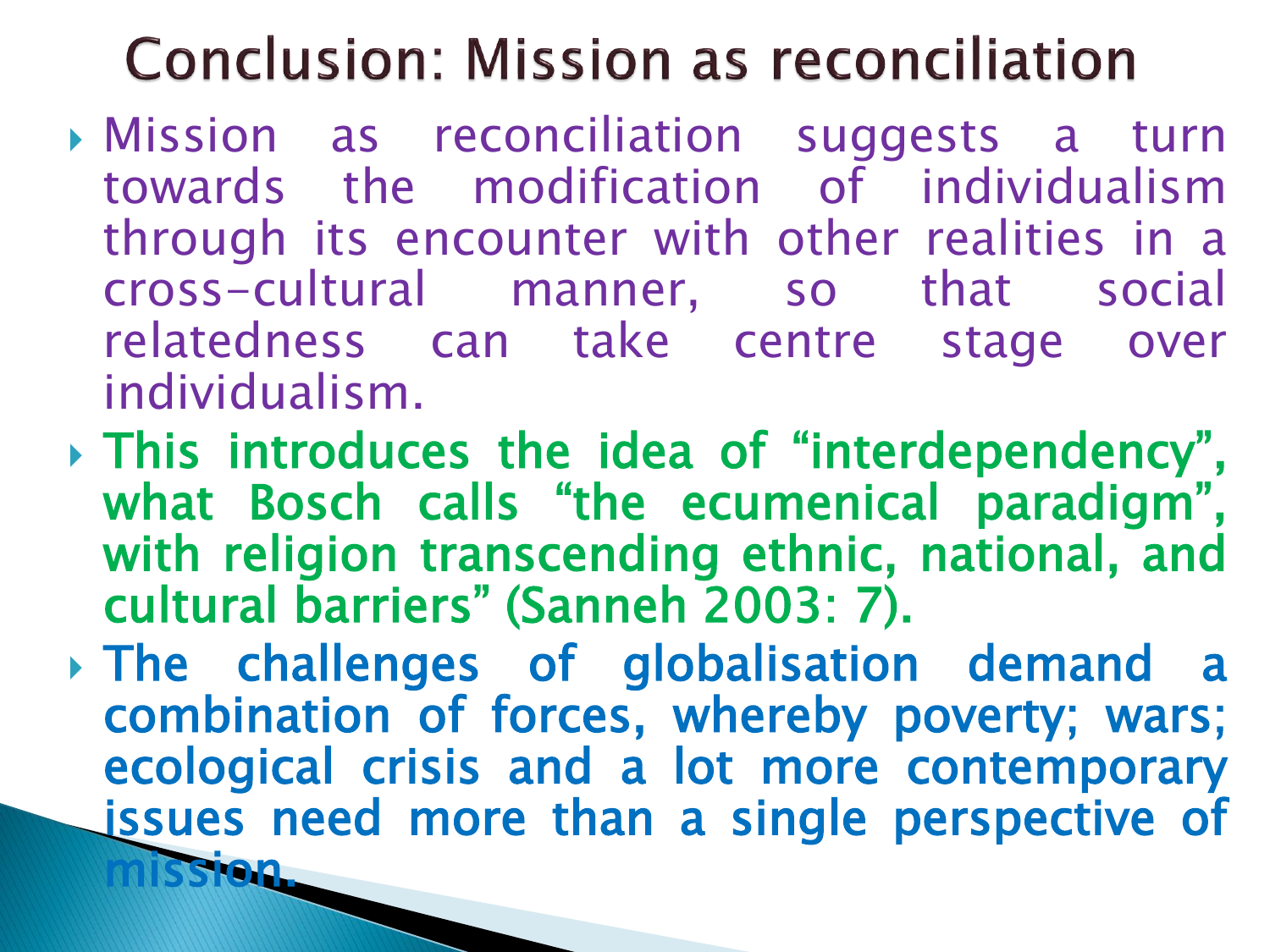#### **Conclusion: Mission as reconciliation**

- Permit me remind us of the following statement made during the World Council of Churches' Uppsala Assembly of 1968 on the theme: "Behold I make all things new":
- "All men have become neighbours to one another. Torn by our diversities and tensions, we do not yet know how to live together. But God makes new. Christ wants his church to foreshadow a renewed human community. Therefore, we Christians will manifest our unity in Christ by entering into full fellowship with those of other races, classes, age, religious and political convictions, in the place where we live. Especially we shall seek to overcome racism wherever it appears".
- The extent to which we have done missions in relation to this statement 33 years Uppsala is among the questions we should attempt to answer during this summer school.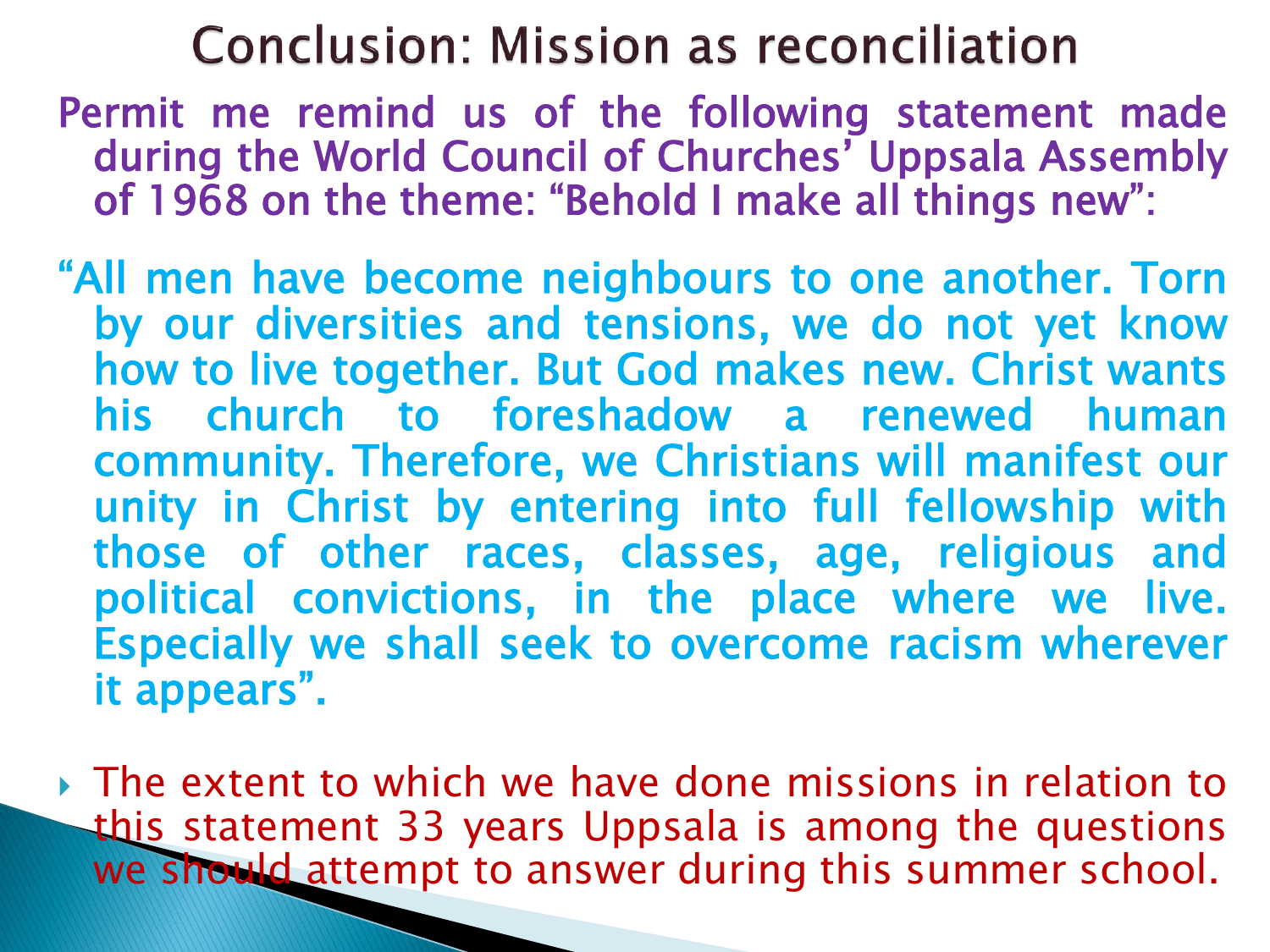# **References**

- Andrew Porter, "Cultural Imperialism" and Protestant Missionary Enterprise, 1780-1914, published in the Journal of Imperial and Commonwealth History, vol. XXV, No. 3, September 1997, pp. 367–391.
- ▶ Chukwudi A. Njoku, "The Missionary Factor in African Christianity, 1884-1914," digitised document of the *University of Pretoria Library Service*, assessed 15/6/ 2017, http://repository.up.ac.za/bitstream/handle/2263/21579/010\_Chapter9\_p 218-257. 2013.
- **David J. Bosch, Transforming Mission: Paradigm Shifts in Theology of** Missions. Maryknoll, NY: Orbis Books, 1991.
- Frantz Fanon, *Black Skin, White Masks*, trans. by Charles Lam Markmann. New York: Grove Press Inc., 1967.
- The Wretched of the Earth, translated from French by Richard Philcox (New York: Grove Press, 1969.
- Jonas N. Dah, Missionary Motivations and Methods: A Critical Examination of the Basel Mission in Cameroon 1886-1914. Basel: University of Basel, 1983.
- Victor Julius Ngoh, *History of Cameroon since 1800.* Limbe: Presprint. 1996.
- Werner Keller, j. Schnellbach and R. Brutsch, *The History of the Presbyterian* Church in West Cameroon. Victoria: Presbook Printing Press, 1969.
- World Council of Council, Uppsala 1968, WCC Archives inventory Online [search. Assesses on 21/06/2017, http://archives.wcc-](http://archives.wcc-coe.org/Query/detail.aspx?ID=84798)

coe.org/Query/detail.aspx?ID=84798.